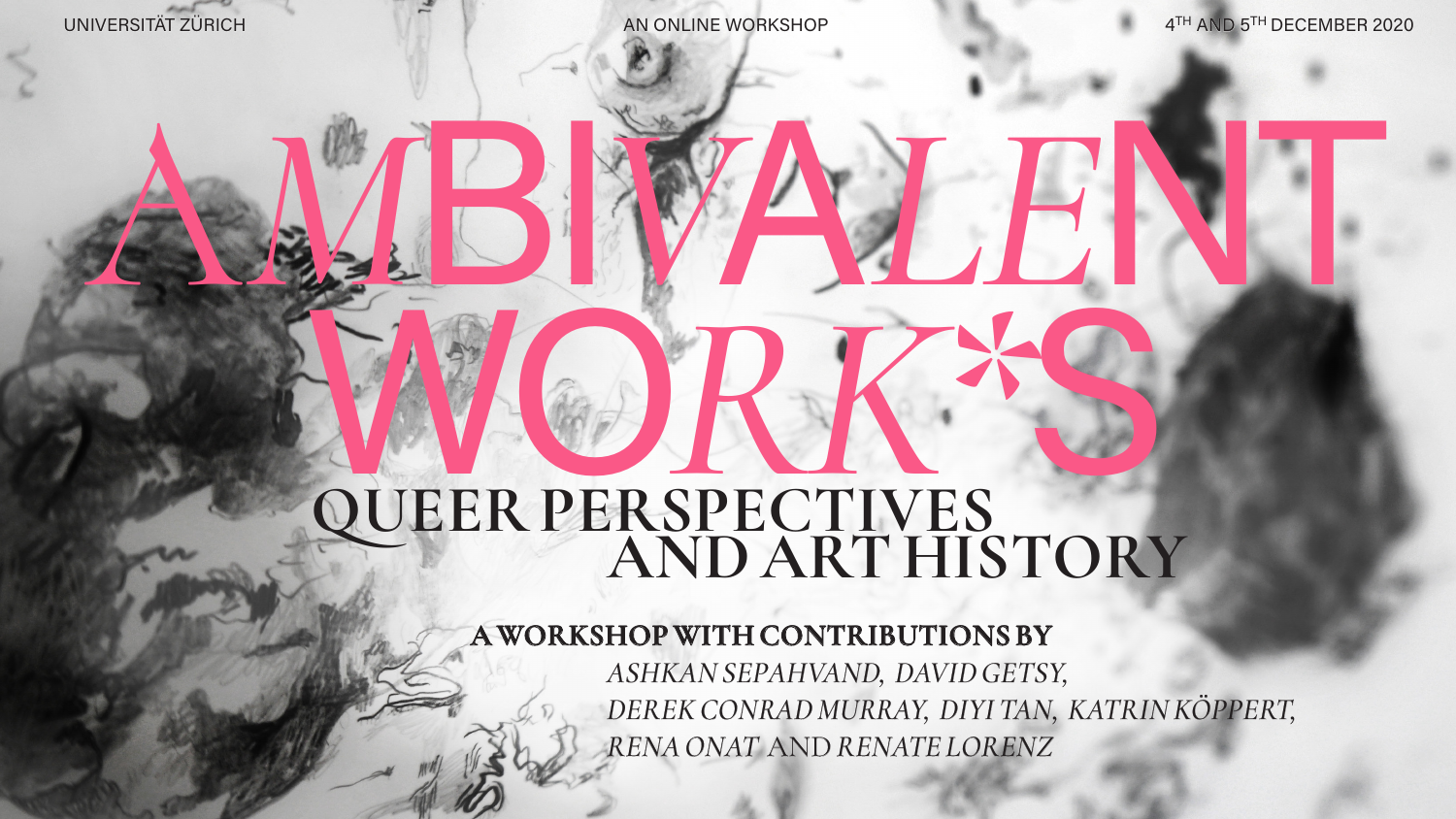# UNIVERSITÄT ZÜRICH AMBIVALENT WORK\*S



04TH AND 05TH DECEMBER 2020



### **O N L I N E**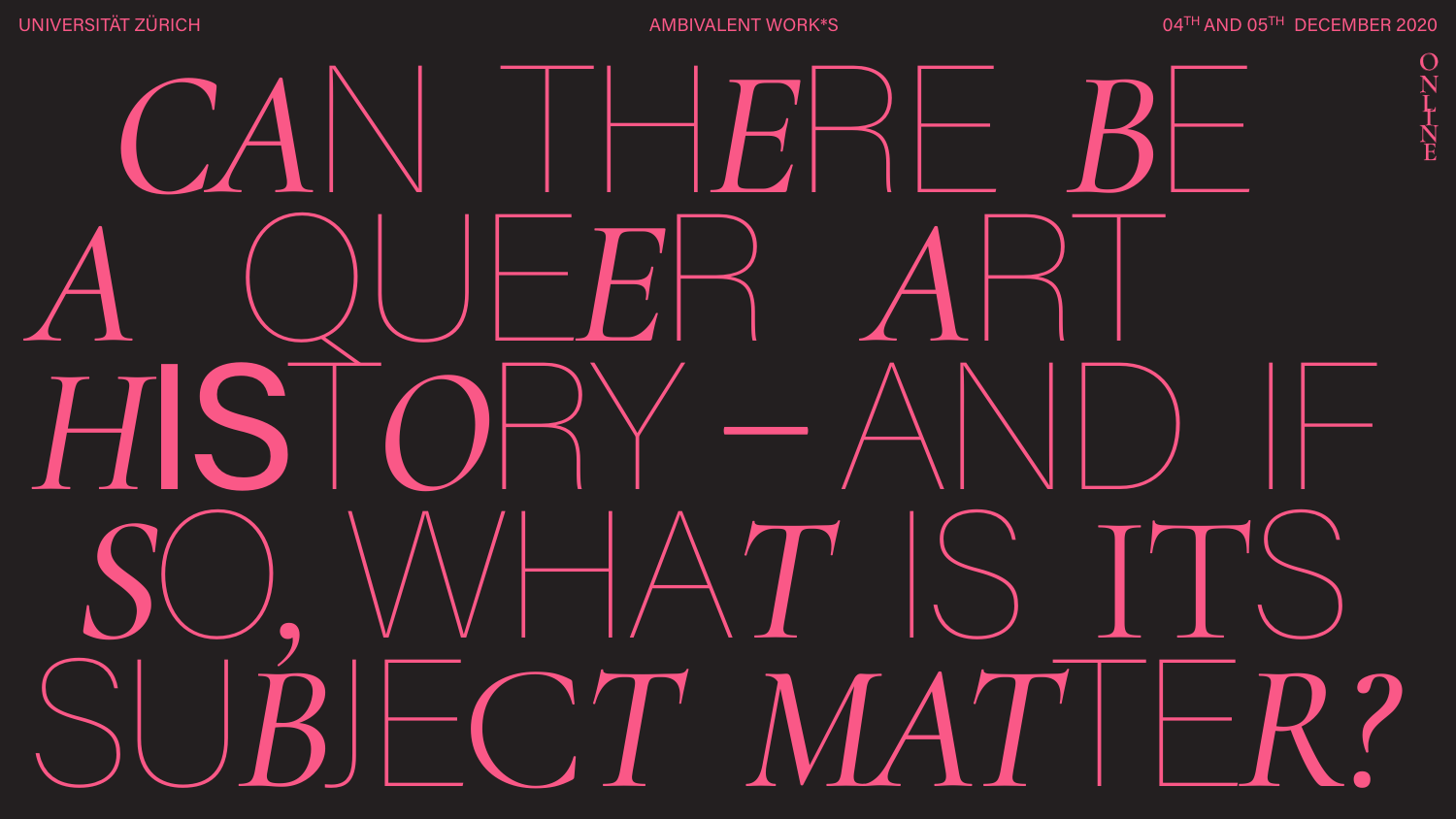*W*ould it be dedicated to the critical examination of so-called "queer art," art concerned with the subversion of identity categories and heteronormative premises? Would queer art history be invested in inclusion of this very art to the canon of an academic discipline? Or would its focus rather be on the interpretation of artworks from a decidedly queer perspective that, starting from a critique of normative categories, subjects the discipline itself to a fundamental re-evaluation?

The workshop focuses on various possible practices of queer art history and their mediation. Concrete methodological approaches that did prove fruitful for the project of queer art history thus far will be discussed alongside potential outlooks to consolidate queer perspectives within the field. Besides considering notions and concepts such as visibility, failure, irritation, antiassimilation, disidentification, or confrontation the workshop seeks to investigate how queer perspectives on art history can sustainably resist normative forces. It aims to outline the frameworks, which need to be implemented to expand the discipline, to anchor identity-critical approaches in art historical research as well as teaching, and to disrupt and dissolve the existing (methodological and material) canon of art history.